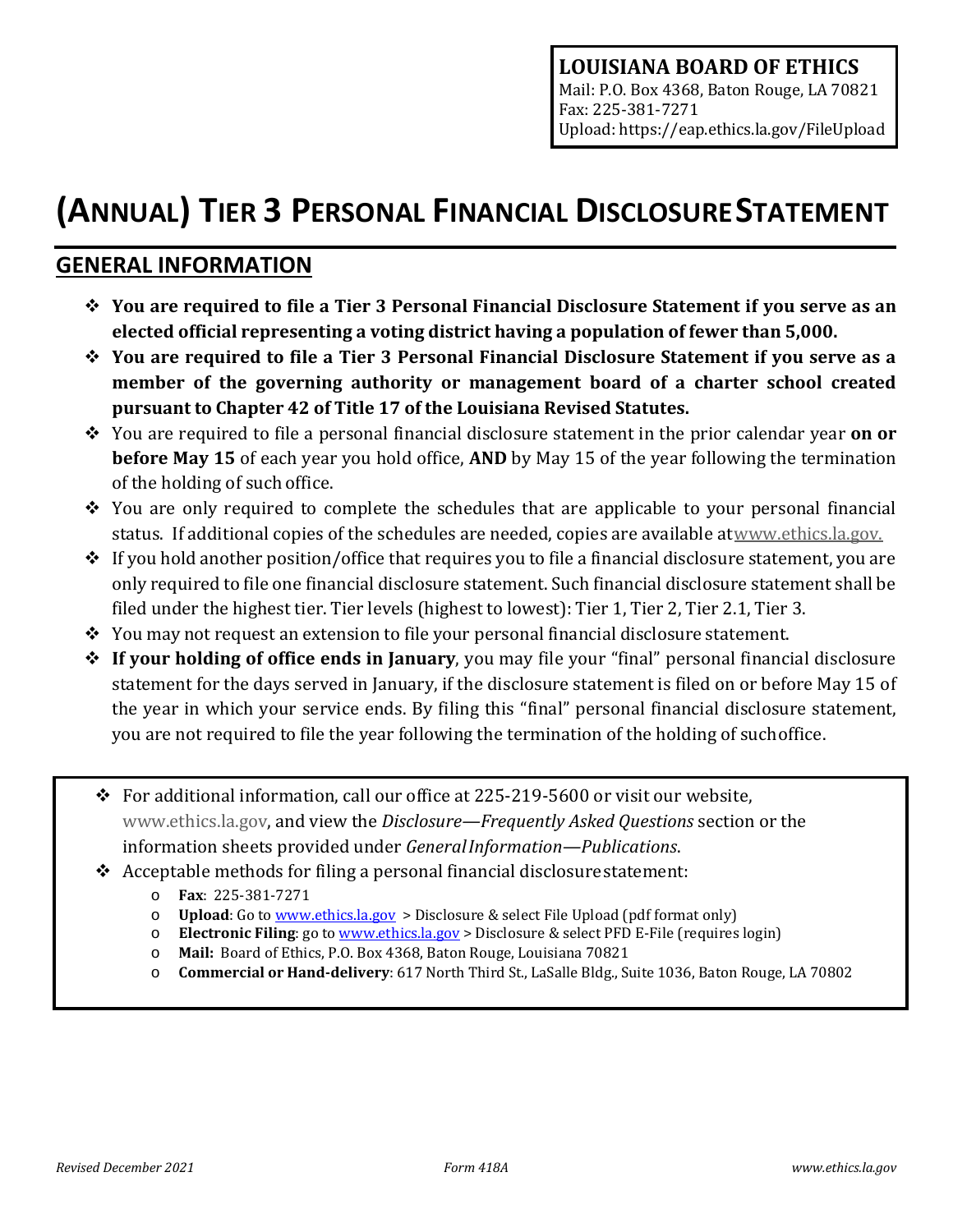# **INSTRUCTIONS**

# **COVER SHEET**

- You are required to disclose financial information related to the**PREVIOUS CALENDAR YEAR**.
- You are required to disclose whether you have filed your federal and state income tax returns for the previous year.
- You are required to sign the cover sheet certifying that the information provided is true and correct to the best of your knowledge and belief.

# **Schedule A: Employment Information**

- You are required to disclose employment information related to both you and your spouse (if applicable).
- List the name of the employer; the title of the position; a brief description of the job; and disclosure as to whether the position is full-time or part-time.

### **SCHEDULE B: FILER/SPOUSE INCOME FROM THE STATE, POLITICAL SUBDIVISIONS, AND/OR**

### **GAMING INTERESTS**

- You are required to complete Schedule B if you or your spouse (if applicable) received income (which exceeded \$250 from each source) from the State, a political subdivision, and/or a gaming interest.
- Income received must be reported as an exact dollarfigure.
- **"Income" (for an individual) means** taxable income and shall not include any income received pursuant to a life insurance policy.
- **"POLITICAL SUBDIVISION" MEANS** a parish, municipality, or any other unit of local government, including a school board or a special district authorized by law to perform governmental functions, e.g., hospital service districts, school boards (and schools under its authority), police juries, parish councils, boards of aldermen, cities, towns, villages, clerks of court, special districts,etc.
- **"GAMING INTEREST" MEANS** [as defined in La. R.S. 18:1505.2L(3)(a)] (i) Any person who holds a license or permit as a distributor of gaming devices, who holds a license or permit as a manufacturer of gaming devices, who holds a license or permit as a device service entity, and any person who owns a truck stop or a licensed pari-mutuel or off-track wagering facility which is a licensed device establishment, all pursuant to the Video Draw Poker Devices Control Law; (ii)Any person who holds a license to conduct gaming activities on a riverboat, who holds a license or permit as a distributor or supplier of gaming devices or gaming equipment including slot machines, or who holds a license or permit as a manufacturer of gaming devices or gaming equipment including slot machines issued pursuant to the Louisiana Riverboat Economic Development and Gaming Control Act, and any person who owns a riverboat upon which gaming activities are licensed to be conducted; or (iii) Any person who holds a license or entered into a contract for the conduct of casino gaming operations, who holds a license or permit as a distributor of gaming devices or gaming equipment including slot machines, or who holds a license or permit as a manufacturer of gaming devices or gaming equipment including slot machines issued pursuant to the Louisiana Economic Development and Gaming Corporation Act, and any person who owns a casino where such gaming operations are licensed.

### **SCHEDULE C: Income from Gaming Interests to Business**

• You are required to complete SCHEDULE C if a business in which you or your spouse (either individually or collectively) owned at least 10% received income from a gaminginterest.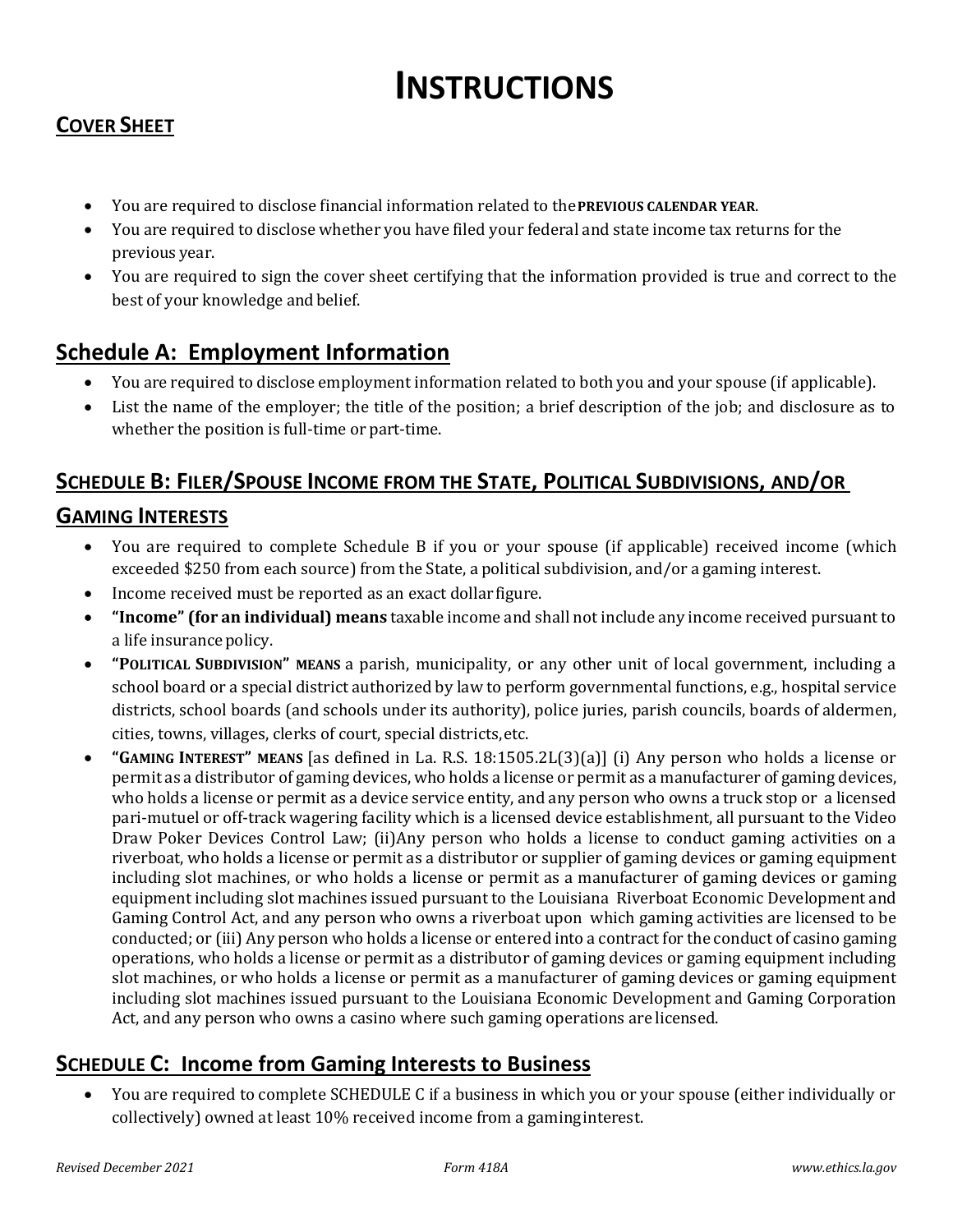- **"Business" means** any corporation, limited liability company, partnership, sole proprietorship, firm, enterprise, franchise, association, business, organization, self-employed individual, holding company, trust, or any other legal entity or person.
- **"Income" (for a business) means** gross income less costs of goods sold, and operatingexpenses.

## **SCHEDULE D: CONTRACT BETWEEN BUSINESS AND STATE/POLITICAL SUBDIVISION**

- You are required to complete Schedule D if a business, in which you or your spouse (either individually or collectively) owns at least 10%, enters into a contract in the previous year with the state or political subdivision.
- **"Business" means** any corporation, limited liability company, partnership, sole proprietorship, firm, enterprise, franchise, association, business, organization, self-employed individual, holding company, trust, or any other legal entity or person.
- **"POLITICAL SUBDIVISION" MEANS** a parish, municipality, or any other unit of local government, including a school board or a special district authorized by law to perform governmental functions, e.g., hospital service districts, school boards (and schools under its authority), police juries, parish councils, boards of aldermen, cities, towns, villages, clerks of court, special districts, etc.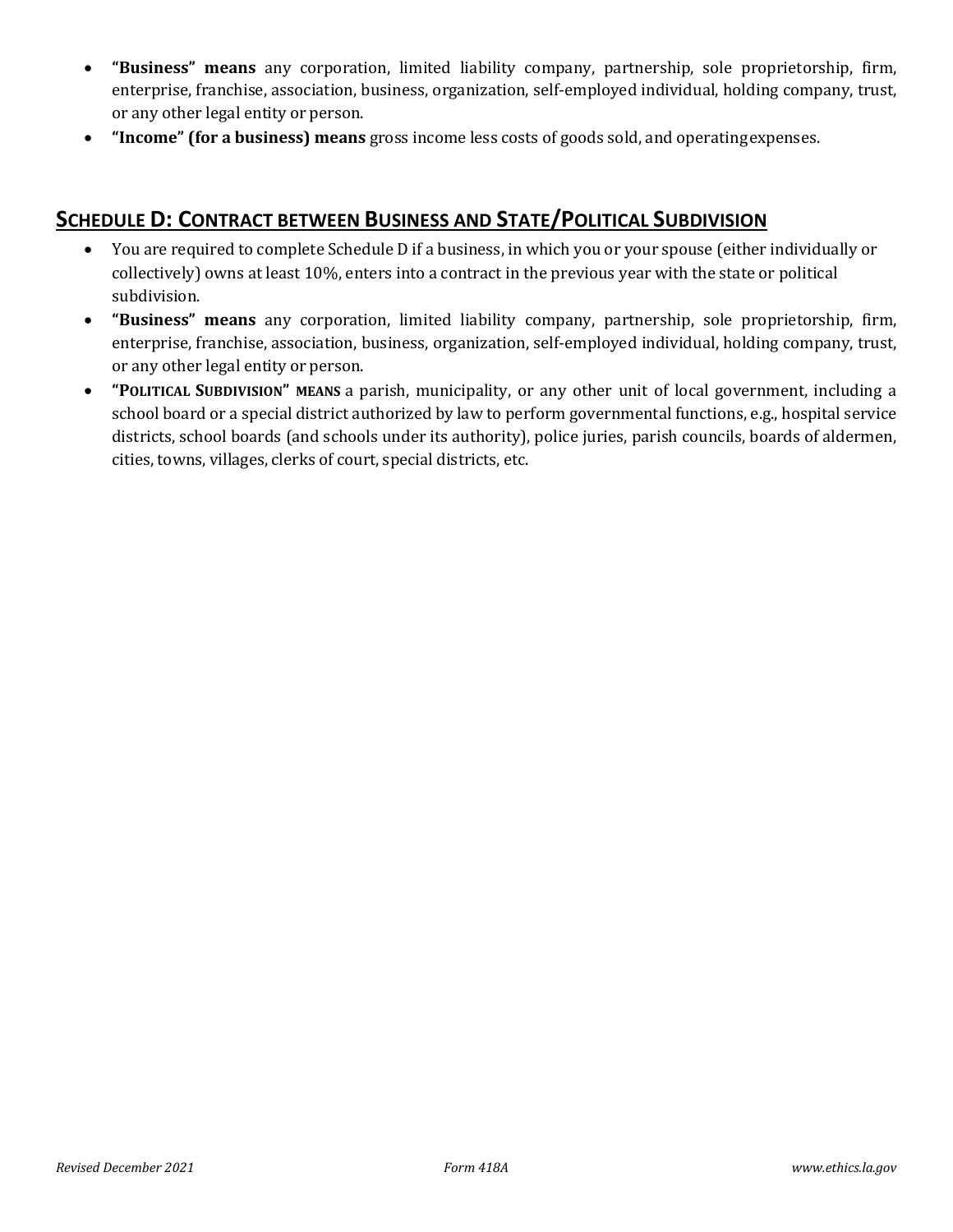Mail: P.O. Box 4368, Baton Rouge, LA 70821 Fax: 225-381-7271 Upload: https://eap.ethics.la.gov/FileUpload

# **(ANNUAL) TIER 3 PERSONAL FINANCIAL DISCLOSURESTATEMENT**

| THIS REPORT COVERS CALENDAR YEAR: \[\]                                                                                                                                                    |
|-------------------------------------------------------------------------------------------------------------------------------------------------------------------------------------------|
| ORIGINAL REPORT<br>П                                                                                                                                                                      |
| <b>AMENDED REPORT</b><br>П                                                                                                                                                                |
| FINAL REPORT WHERE TERM ENDS IN JANUARY (COVERING JANUARY 1 THROUGH JANUARY __ , 20 __ )<br>П                                                                                             |
| Final reports must be filed on or before May 15 of the year in which your service to that office ends.<br>Refer to the "GENERAL INFORMATION" sheet of this form to determine eligibility. |
|                                                                                                                                                                                           |
| ELECTED OFFICE POSITION OR CHARTER SCHOOL NAME: _________________________________                                                                                                         |
|                                                                                                                                                                                           |
|                                                                                                                                                                                           |
|                                                                                                                                                                                           |
|                                                                                                                                                                                           |
|                                                                                                                                                                                           |
|                                                                                                                                                                                           |
|                                                                                                                                                                                           |
|                                                                                                                                                                                           |
|                                                                                                                                                                                           |
|                                                                                                                                                                                           |
|                                                                                                                                                                                           |
| <b>CHECK ALL THAT APPLY</b>                                                                                                                                                               |
| $\Box$ I have filed my federal income tax return for the previous year.                                                                                                                   |
| $\Box$ I have filed for an extension of my federal income tax return for the previous year.                                                                                               |
| $\Box$ I have filed my state income tax return for the previous year.                                                                                                                     |
|                                                                                                                                                                                           |

 $\square$  I have filed for an extension of my state income tax return for the previous year.

**NOTE: La. R.S. 42:1124.3 does not provide you the opportunity to request an extension in filing your personal financial disclosure statement.**

### **CERTIFICATION OF ACCURACY**

I do hereby certify that the information contained in this personal financial disclosure statement is true and correct to the best of my knowledge and belief.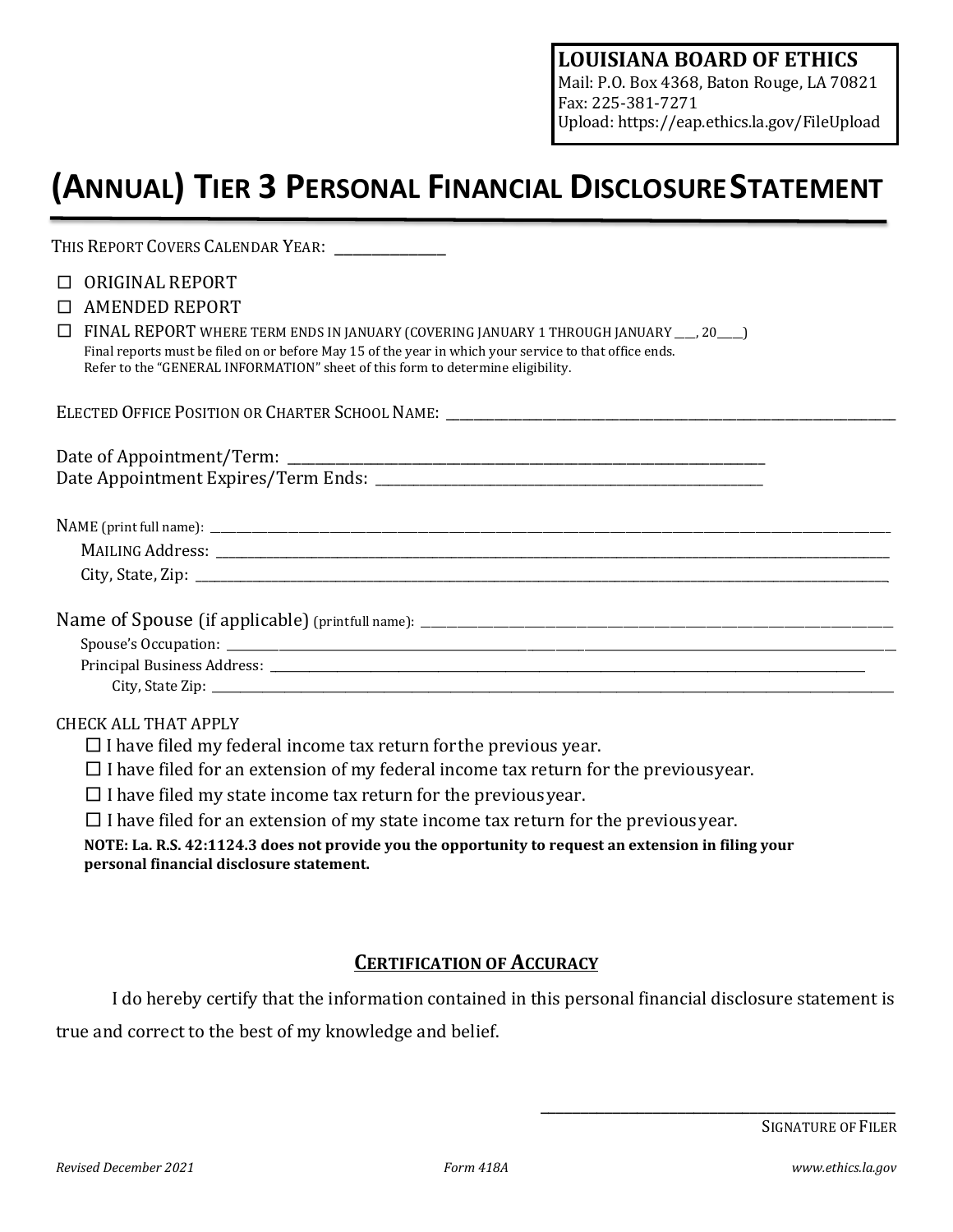Mail: P.O. Box 4368, Baton Rouge, LA 70821 Fax: 225-381-7271 Upload: https://eap.ethics.la.gov/FileUpload

# **Schedule A: Employment Information**

 $\Box$  Check if not applicable

| $\Box$ Filer<br>$\square$ Spouse |                  | $\Box$ Full-Time $\Box$ Part-Time |
|----------------------------------|------------------|-----------------------------------|
|                                  |                  |                                   |
|                                  |                  |                                   |
|                                  |                  |                                   |
|                                  |                  |                                   |
|                                  |                  |                                   |
| $\square$ Spouse<br>$\Box$ Filer |                  | $\Box$ Full-Time $\Box$ Part-Time |
|                                  |                  |                                   |
|                                  |                  |                                   |
|                                  |                  |                                   |
|                                  |                  |                                   |
|                                  |                  |                                   |
|                                  |                  |                                   |
| $\Box$ Filer<br>$\square$ Spouse |                  | $\Box$ Full-Time $\Box$ Part-Time |
|                                  |                  |                                   |
|                                  |                  |                                   |
|                                  |                  |                                   |
|                                  |                  |                                   |
|                                  |                  |                                   |
| $\Box$ Filer<br>$\square$ Spouse | $\Box$ Full-Time | $\Box$ Part-Time                  |
|                                  |                  |                                   |
|                                  |                  |                                   |
|                                  |                  |                                   |
|                                  |                  |                                   |

- You are required to disclose employment information related to both you and your spouse (if applicable).
- List the name of the employer; the title of the position; a brief description of the job; and disclosure as to whether the position is full-time or part-time.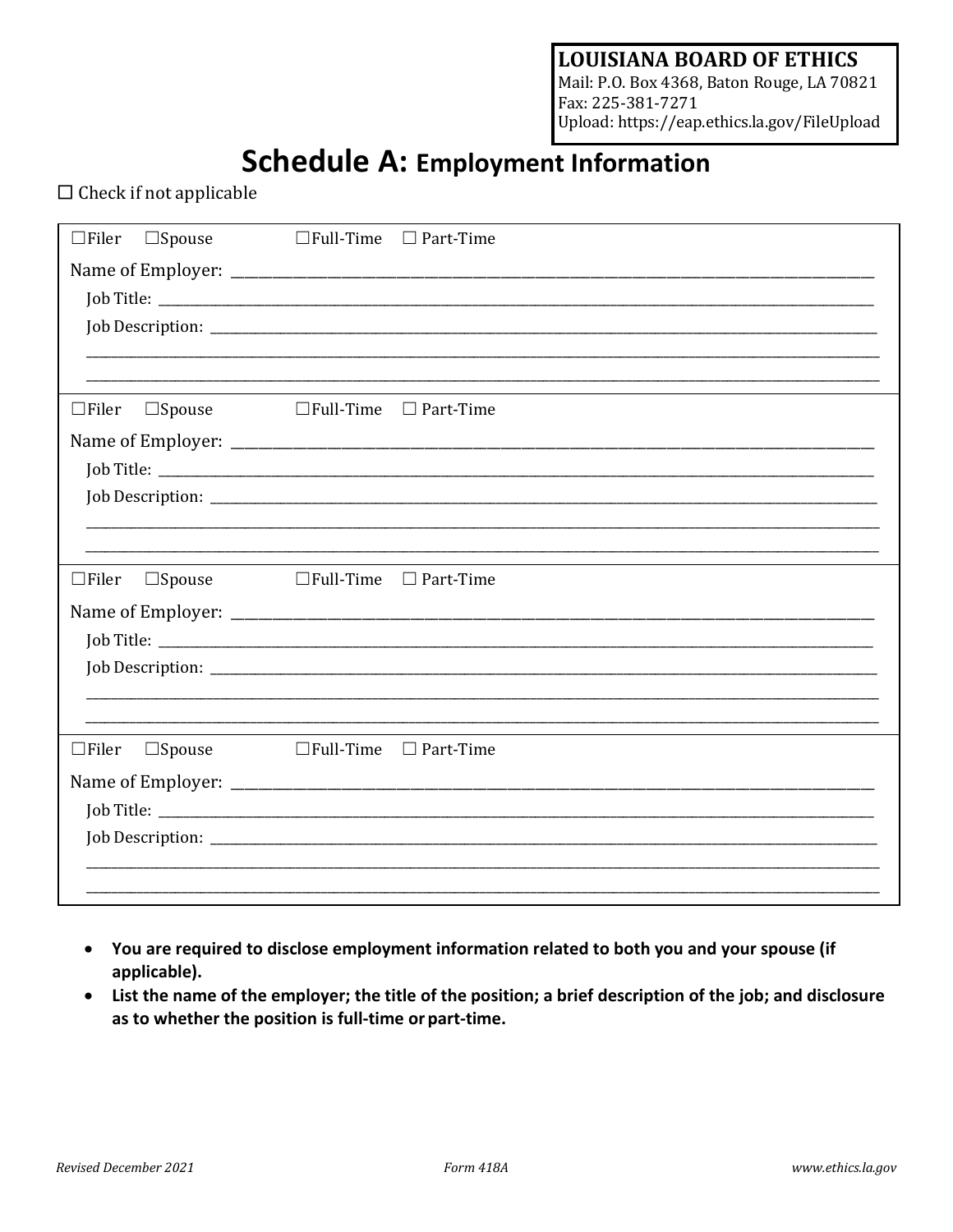Mail: P.O. Box 4368, Baton Rouge, LA 70821 Fax: 225-381-7271 Upload: https://eap.ethics.la.gov/FileUpload

# **Schedule B: Filer/Spouse Income from the State, Political Subdivisions, and/or Gaming Interests**

| (Income which exceeded \$250 from each source)                                   |  |  |
|----------------------------------------------------------------------------------|--|--|
| $\Box$ Filer $\Box$ Spouse                                                       |  |  |
| Type of Income: $\Box$ State $\Box$ Political Subdivision $\Box$ Gaming Interest |  |  |
|                                                                                  |  |  |
|                                                                                  |  |  |
|                                                                                  |  |  |
|                                                                                  |  |  |
| $\Box$ Filer $\Box$ Spouse                                                       |  |  |
| Type of Income: $\Box$ State $\Box$ Political Subdivision $\Box$ Gaming Interest |  |  |
|                                                                                  |  |  |
|                                                                                  |  |  |
|                                                                                  |  |  |
|                                                                                  |  |  |
| $\Box$ Filer $\Box$ Spouse                                                       |  |  |
| Type of Income: $\Box$ State $\Box$ Political Subdivision $\Box$ Gaming Interest |  |  |
|                                                                                  |  |  |
|                                                                                  |  |  |
|                                                                                  |  |  |
|                                                                                  |  |  |
| $\Box$ Filer $\Box$ Spouse                                                       |  |  |
| Type of Income: $\Box$ State $\Box$ Political Subdivision $\Box$ Gaming Interest |  |  |
|                                                                                  |  |  |
|                                                                                  |  |  |
|                                                                                  |  |  |
|                                                                                  |  |  |
|                                                                                  |  |  |

**\* You are required to complete SCHEDULE B if you or your spouse received income (includes any income from public source such as employment income, retirement, etc.) from the State, any political subdivision, and/or a gaming interest.**

\* "Income" (for an individual) means taxable income and shall not include any income received pursuant to a life insurance policy.

\* The definition for (and examples of) political subdivision, gaming interest, and business are found in the Instructions Section of this form.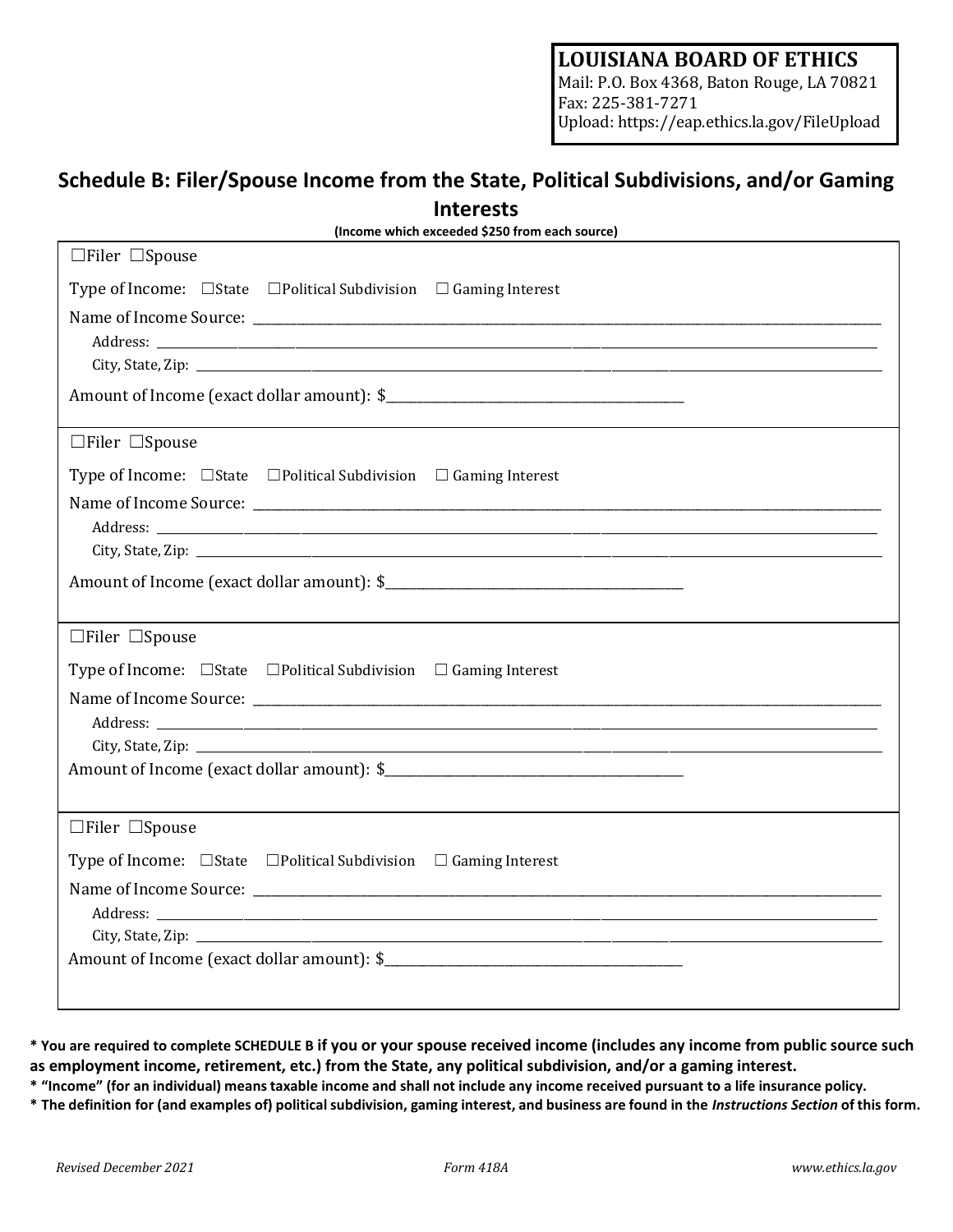Mail: P.O. Box 4368, Baton Rouge, LA 70821 Fax: 225-381-7271 Upload: https://eap.ethics.la.gov/FileUpload

### **Schedule C: INCOME FROM GAMING INTERESTS TO BUSINESS**

**(Income which exceeded \$250 from each source)**

| $\Box$ Check if not applicable |  |  |
|--------------------------------|--|--|
| $\Box$ Business                |  |  |
|                                |  |  |
|                                |  |  |
|                                |  |  |
|                                |  |  |
|                                |  |  |
| $\Box$ Business                |  |  |
|                                |  |  |
|                                |  |  |
|                                |  |  |
|                                |  |  |
|                                |  |  |
| $\Box$ Business                |  |  |
|                                |  |  |
|                                |  |  |
|                                |  |  |
|                                |  |  |
|                                |  |  |
| $\Box$ Business                |  |  |
|                                |  |  |
|                                |  |  |
|                                |  |  |
|                                |  |  |
|                                |  |  |

**\* You are required to complete SCHEDULE C if a business in which you or your spouse (either individually or collectively) owned at least 10% received income from a gaming interest.**

**\* "Income" (for a business) means gross income less costs of goods sold, and operatingexpenses.**

**\* The definition for gaming interest and business are found in the** *Instructions Section* **of thisform.**